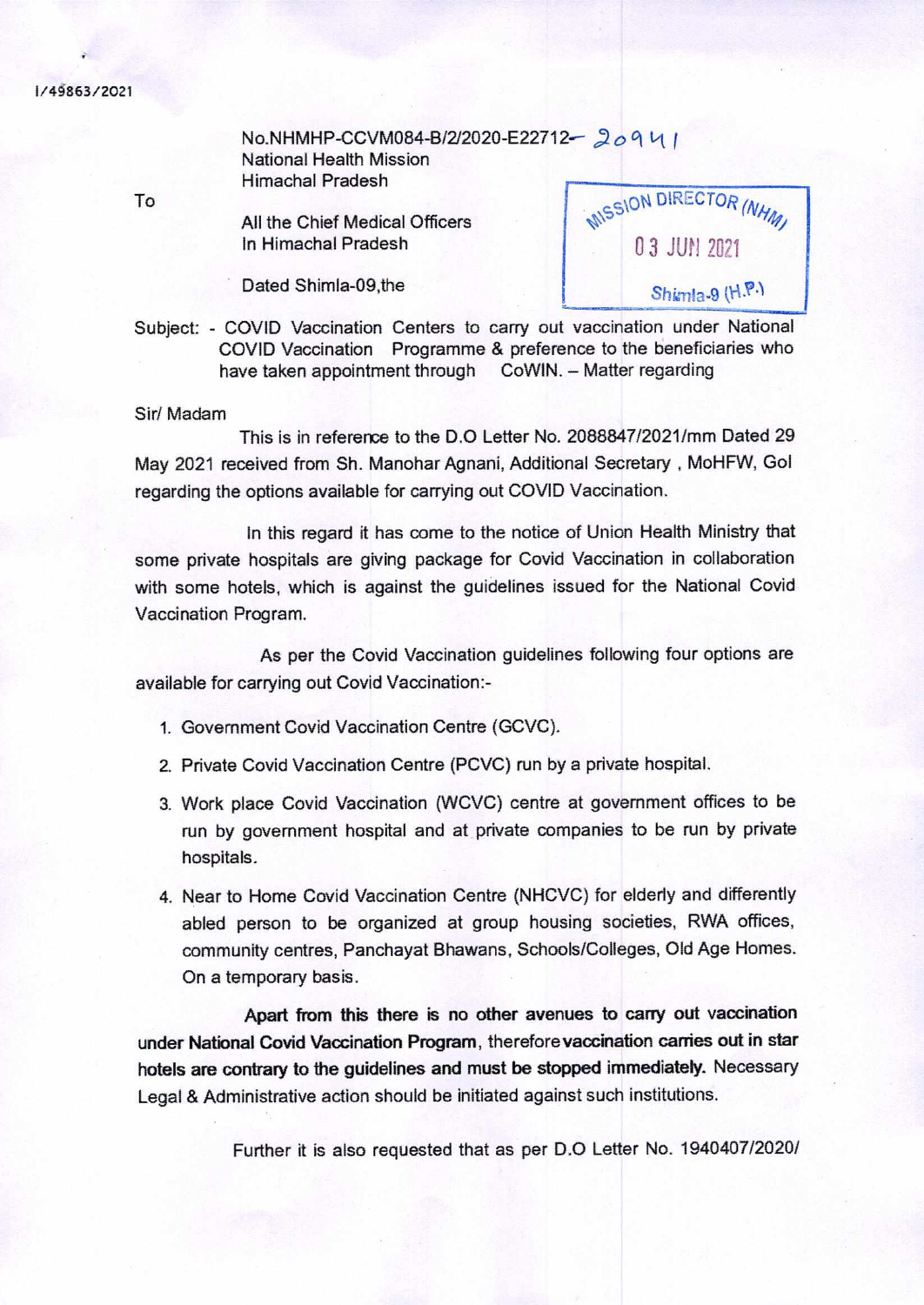## I/4863/2O21

1mm dated 28 May 2021 received from Sh. Vikas Sheel, Addnl. Secretary, MoHFW, Gal (Copy enclosed) stating that COWIN provides the option for selfregistration and appointments as well as on site registration and appointment for facilitated cohorts. The Ministry had advised self registration and appointment mode should be the preferred mode for accessing the vaccination feature. It has been noticed that at some of the vaccination centres, both online and onsite slots are kept. In such place, it is also observed that the people who have booked an online appointment have to wait for a longer period of time for availing vaccination services on account of those who are availing vaccination against on site-slots. Hon'ble High Court of Judicature at Mumbai too in the PIL(L) No. 11264 of 2021 (Siddhartha Chandrashekhar and No. 11649 of 2021 (Yogeeta R Vanzara), vide para 5 of their order dated 20.05.2021, has also reiterated that " online registrants who have obtained appointment for vaccination upon accessing the COWIN Portal shall be given the preference for availing vaccination over the ones availing vaccination through on-site registration/appointment."

Therefore, you are requested to issue suitable instructions to all concerned to ensure that the beneficiaries who have taken an online appointment through CoWlN, may be given preference for availing vaccination and ensure that vaccination session may be organized in manner that adequate sitting arrangements are done in the waiting area, with appropriate distancing, so that elderly citizens do not have to stand in queues at the vaccination centers.

MISSION DIRECTOR (NHM) 03 JUN 2Q21 Shimla-9 (H.P.)

Yours faithfully,  $N_{4}$  3/6/21 Mission Director, NHM

Himachal Pradesh, Shimla — 9

Endst No. As above: Dated Shimla-9 the Copy to:

1. The Secretary (Health) to the Govt. of Himachal Pradesh for information please.

2. All The Deputy Commissioners, Himachal Pradesh for information please.

3. The Director Health Services, Himachal Pradesh for information please.

4. All the District Immunization Officers, in the Himachal Pradesh for information &n/a.

5. The SMO. UNDP, SIHFW Campus, Parimahal, Shimla-9 for information &n/a. 6. The SMO, NPSP Unit Parimahal, Himachal Pradesh.

Mission Director, NHM Himachal Pradesh, Shimla — 9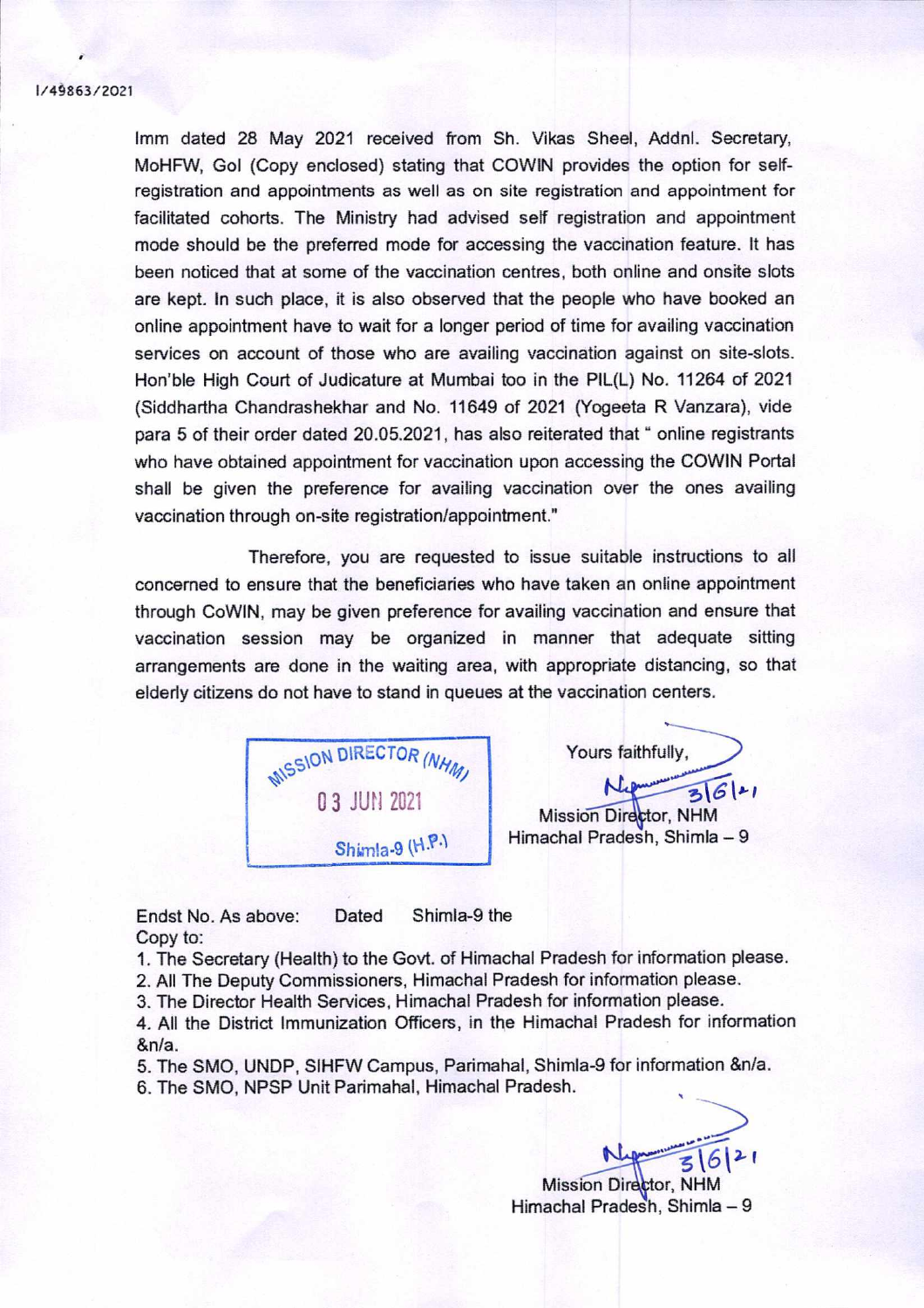



भारत सरकार स्वास्थ्य एवं परिवार कल्याण मंत्रालय निर्माण भवन, नई दिल्ली - 110011

**GOVERNMENT OF INDIA MINISTRY OF HEALTH & FAMILY WELFARE** NIRMAN BHAVAN, NEW DELHI - 110011

डॉ. मनोहर अगनानी, भा.प्र.से. अपर सचिव **DR. MANOHAR AGNANI, IAS** 

**Additional Secretary** 

D.O. No. 2088847/2021/Imm Dated: 29<sup>th</sup> May 2021

## Dear All.

It has come to the notice of Union Health Ministry that some private hospitals are giving package for Covid Vaccination in collaboration with some hotels, which is against the guidelines issued for the National Covid Vaccination Program.

As per Covid Vaccination guidelines following four options are available for carrying out Covid Vaccination: -

- 1. Government Covid Vaccination Centre.
- 2. Private Covid Vaccination Centre run by a private hospital.
- 3. work place Covid Vaccination Centre at government offices to be run by government hospital and at private companies to be run by private hospitals.
- 4. Near to Home Covid Vaccination Centre for elderly and differently abled person to be organised at group housing societies, RWA offices, community centres, Panchayat Bhawans, Schools/Colleges, Old Age Homes etc. on a temporary basis.

Apart from this there is no other avenues to carry out vaccination under national Covid Vaccination Program, therefore vaccination carried out in star hotels is contrary to the guidelines and must be stopped immediately. Necessary Legal & Administrative actions should be initiated against such institutions.

Therefore, you are also requested to monitor and ensure that National Covid Vaccination drive is carried out as per prescribed guidelines. with bind regards,

Yours Sincerely,

32 20105/2021

(Dr. Manohar Agnani)

To.

ACS/Principal Secretary, HFW/Secretary Health, All States/UTs

Copy to,

Home Secretory, Government of India, for information